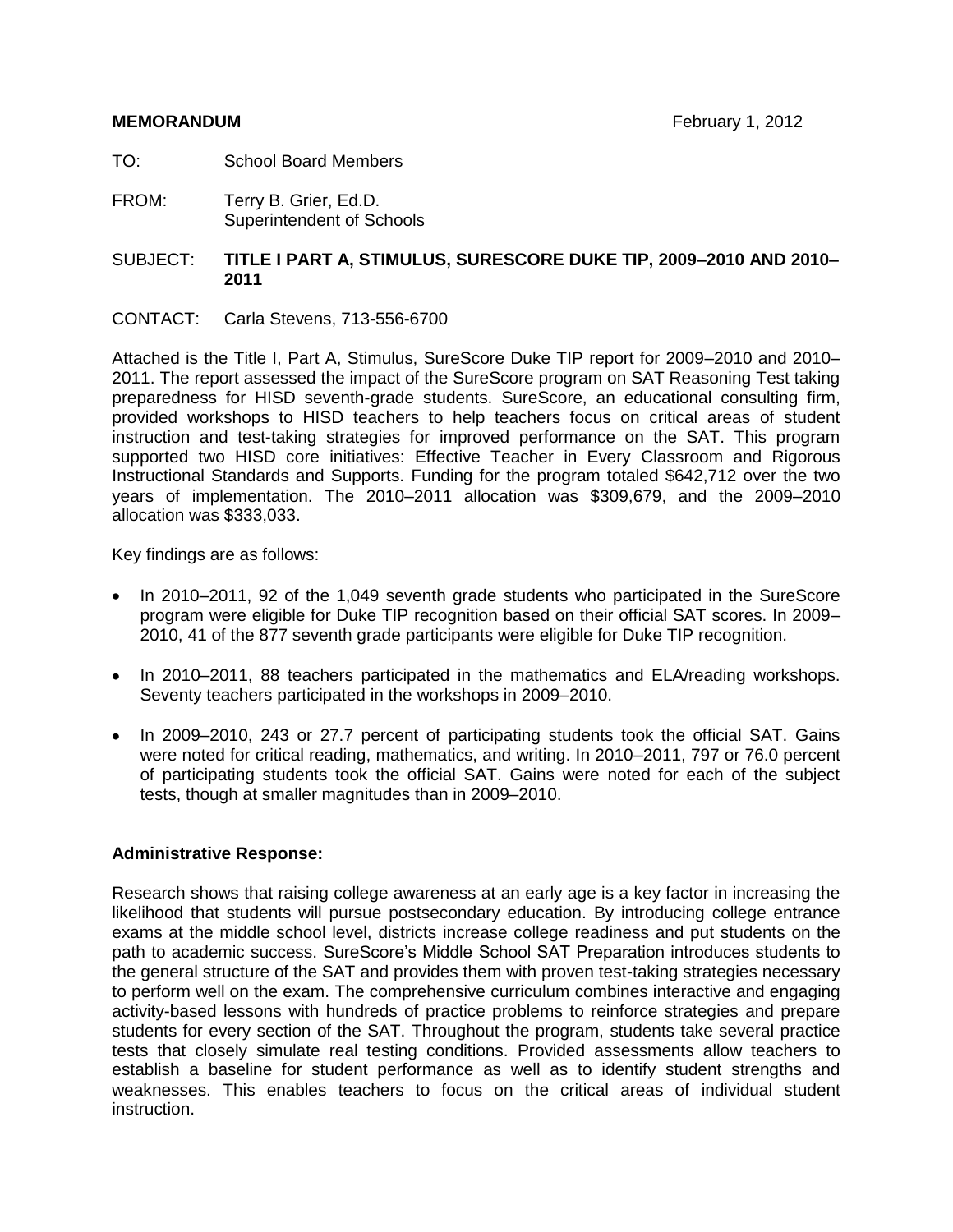District strategies to increase the number of  $7<sup>th</sup>$  graders that qualify for Duke Talent Identification Program (TIP) have met with success and continue to improve. The goals of the implementation of Campus-led Middle School SAT Academy include increase knowledge of college entrance exams, prepare students for SAT, and increase the number of state-recognized Duke TIP participants. Middle school students participated in a 20-hour campus-led academy focused on preparing students for SAT including 4 hours of diagnostics and 16 hours of instruction. On average, students increased their composite scores 47 points from the initial diagnostic to the official SAT with the greatest overall composite increase of 400 points.

Should you have any further questions, please contact my office or Carla Stevens in Research and Accountability at 713-556-6700.

Tury B. Qui

**Attachment** 

cc: Superintendent's Direct Reports Chief School Officers School Improvement Officers Martha Salazar-Zamora Alan Summers June Giddings Matilda Orozco Pamela Evans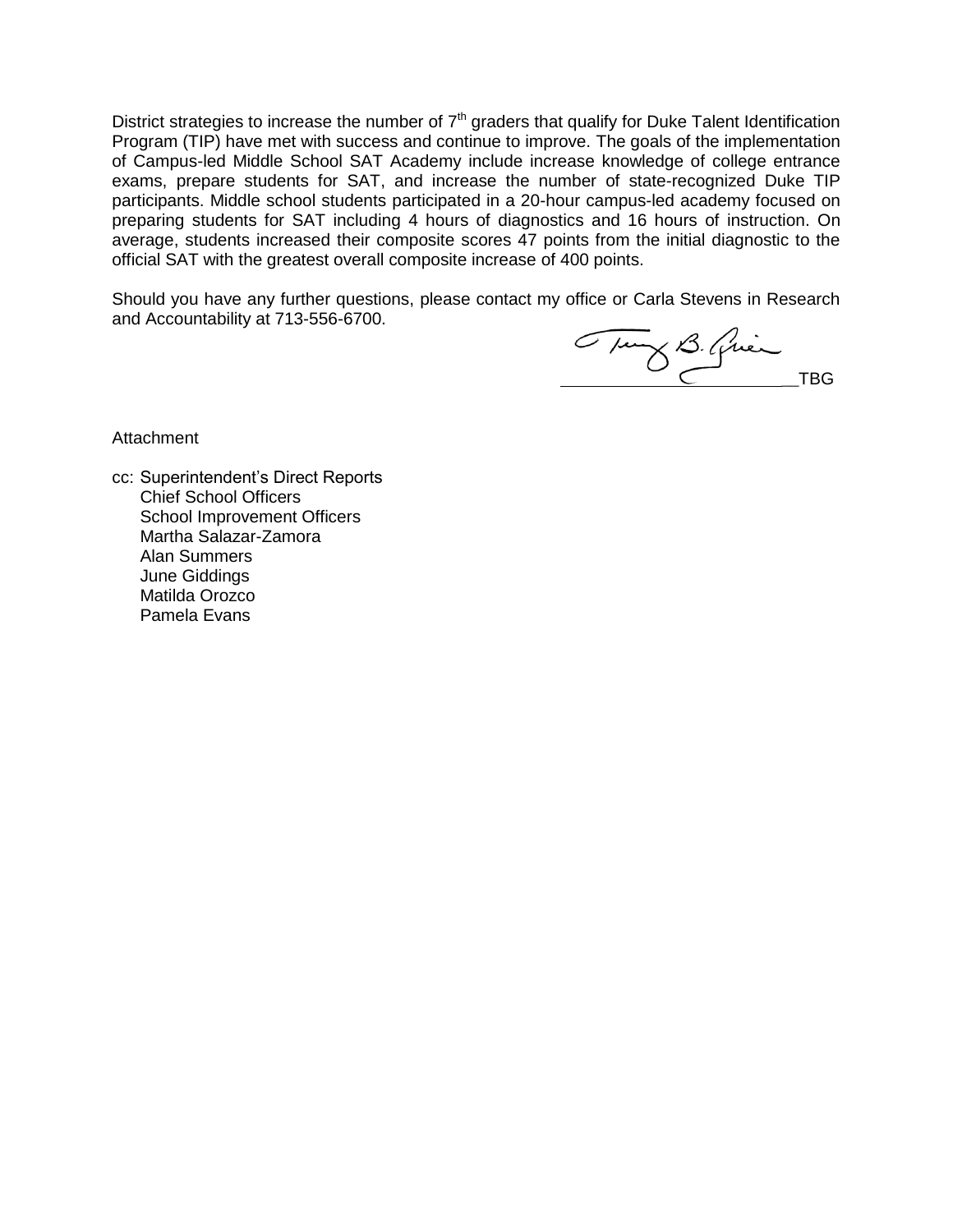## **EXECUTIVE SUMMARY**

# **TITLE I, PARTA, STIMULUS, SURESCORE DUKE TIP, 2009–2010 AND 2010–2011**

#### **Program Description**

The purpose of Title I, Part A is to ensure that all children, particularly low-achieving children in the highest-poverty schools, have a fair, equal, and significant opportunity to obtain a high-quality education and reach, at a minimum, proficiency on challenging state academic achievement standards and state academic standards. The American Recovery and Reinvestment Act (ARRA) stimulus bill was enacted on February 17, 2009 with provisions for key investments in education to help states and school districts across the country implement innovative strategies that will improve education for at-risk students and close the achievement gap while also stimulating the economy. The district's projected share of Title I funds in the stimulus bill was approximately \$89 million, including indirect costs, over a two-year period. Funds were to be allocated into required allocations mandated by federal law, campus-based initiatives, and districtwide initiatives.

The SureScore (SureScore PSAT and SAT Test Preparation) program is a districtwide initiative to expand opportunities for high performing HISD seventh grade students to prepare for the SAT Reasoning Test. SureScore, an educational consulting firm located in Austin, Texas, claims that student participants have averaged 100-point-plus increases in SAT composite scores because of program participation. Additionally, SureScore helps school districts create opportunities for success for their students including recognition by programs like Duke University's Talent Identification Program (Duke TIP Seventh Grade Talent Search, 2010).

In the SureScore program, students are introduced to the general structure of the SAT and are provided with proven test-taking strategies necessary to perform well on the exam. The SureScore Trainthe-Teacher Model SAT curriculum combines interacting and engaging activity-based lessons with hundreds of practice problems to reinforce strategies and prepare students for every section of the SAT. Throughout the program, students take several practice tests that closely simulate real testing conditions. Provided assessments allow teachers to establish a baseline for student performance as well as identify student strengths and weaknesses. This enables teachers to focus on the critical areas for individual student instruction.

Funding for the program totaled \$642,712 over the two years of implementation. The 2010–2011 allocation was \$309,679, and the 2009–2010 allocation was \$333,033. Funds were used for supplies and materials, contracted services, student registration fees for the official SAT, and scholarships for students who qualified for summer studies at Duke University.

The program goals are:

- Increase SAT scores; and
- Improve student SAT knowledge and confidence.

## **Purpose of the Evaluation**

The purpose of this evaluation is to comply with federal mandates requiring the evaluation of Title I, Part A programs. The evaluation focused on determining the percentage of SureScore student participants meeting Duke TIP selection criteria, teacher and student evaluation of the SureScore program, and a comparison of participant performance on a baseline SAT diagnostic to performance on an official administration of the SAT for the 2009–2010 and 2010–2011 school years.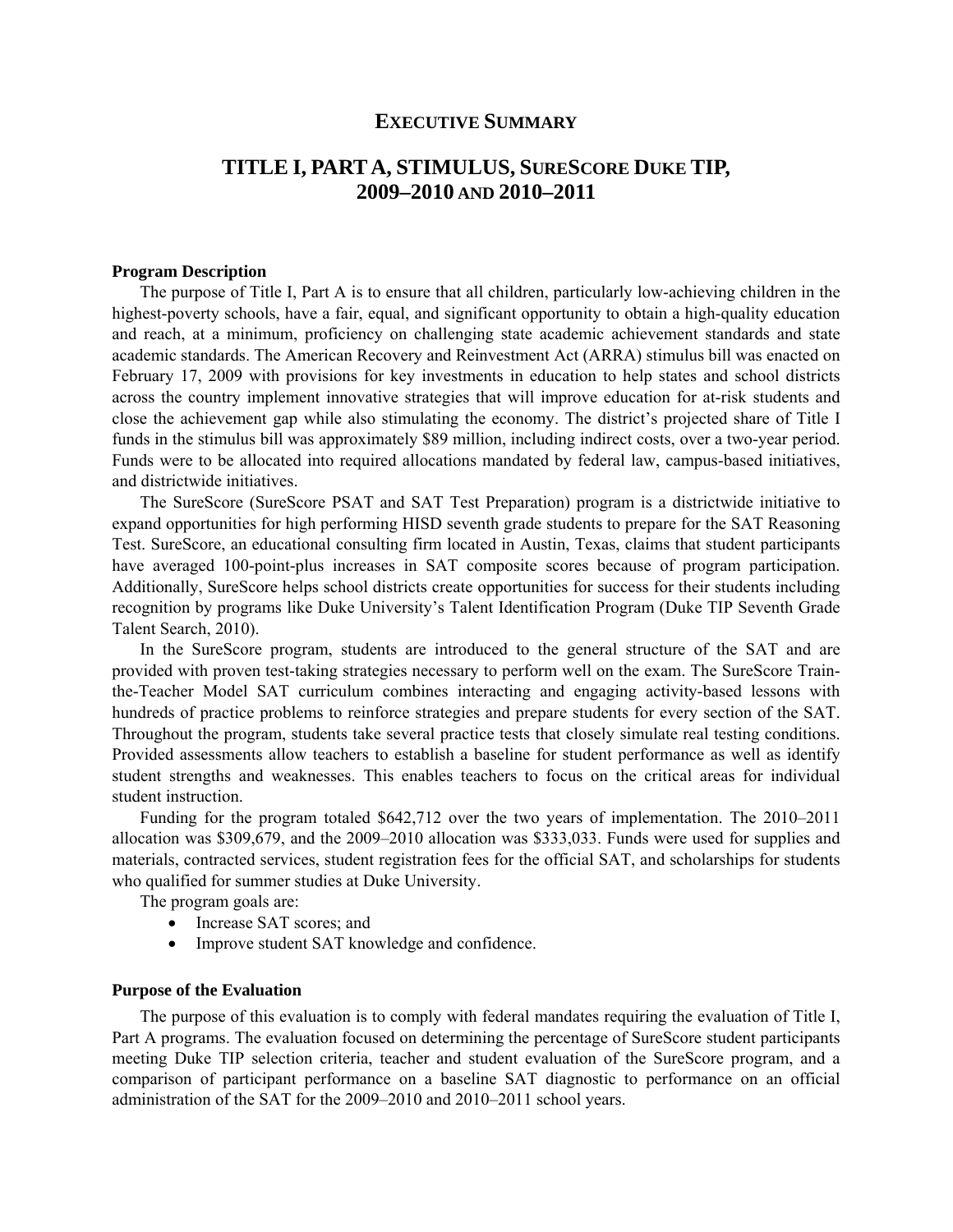## **Key Findings**

- 1. How many seventh-grade students participated in the SureScore program?
- In 2009–2010, 877 seventh grade students from 25 middle schools participated in the SureScore program.
- In 2010–2011, 1,049 seventh grade students from 34 middle schools participated in the SureScore program.
- 2. To what extent did participating students meet the criteria for Duke TIP recognition?
- In 2009–2010, 19 or 2.2 percent of the 877 seventh grade students participating in the SureScore program initially met the criteria for Duke TIP recognition based on performance on a released SAT administered by SureScore prior to the implementation of its curriculum. After program participation, 41 students who took the official SAT were eligible for Duke TIP recognition.
- In 2010–2011, 52 or 5.0 percent of the 1,049 seventh grade students participating in the SureScore program initially met the criteria for Duke TIP recognition based on performance on a released SAT administered by SureScore prior to the implementation of its curriculum. After program participation, 92 students who took the official SAT were eligible for Duke TIP recognition.
- 3. How many teachers participated in the SureScore program?
- In 2009–2010, 70 teachers from 31 schools participated in the mathematics and ELA/reading workshops.
- In 2010–2011, 88 teachers from 36 schools participated in the mathematics and ELA/reading workshops.
- 4. How did student participants evaluate the SureScore program?
- Students appeared to be less satisfied with the program in 2010–2011 than in 2009–2010. In 2009– 2010, 95.0 percent of student survey respondents reported that they believed the preparation course provided them with the strategies and resources needed to perform well on college entrance exams. In 2010–2011, 73.2 percent of responding students reported that they believed the preparation course provided them with the strategies and resources needed to perform well on college entrance exams.
- 5. How did teacher participants evaluate the SureScore program?
- Based on survey data provided by SureScore from 20.0 percent of the participating teachers in 2009– 2010, teacher feedback was positive with 79 percent or more responding affirmatively to eight questions pertaining to student preparation and overall quality of the program.
- 6. Did the SureScore program have an impact on SAT performance?
- In 2009–2010, 243 or 27.7 percent of participating students took the official SAT. Gains were noted for critical reading, mathematics, and writing when compared to the diagnostic pre-test. The greatest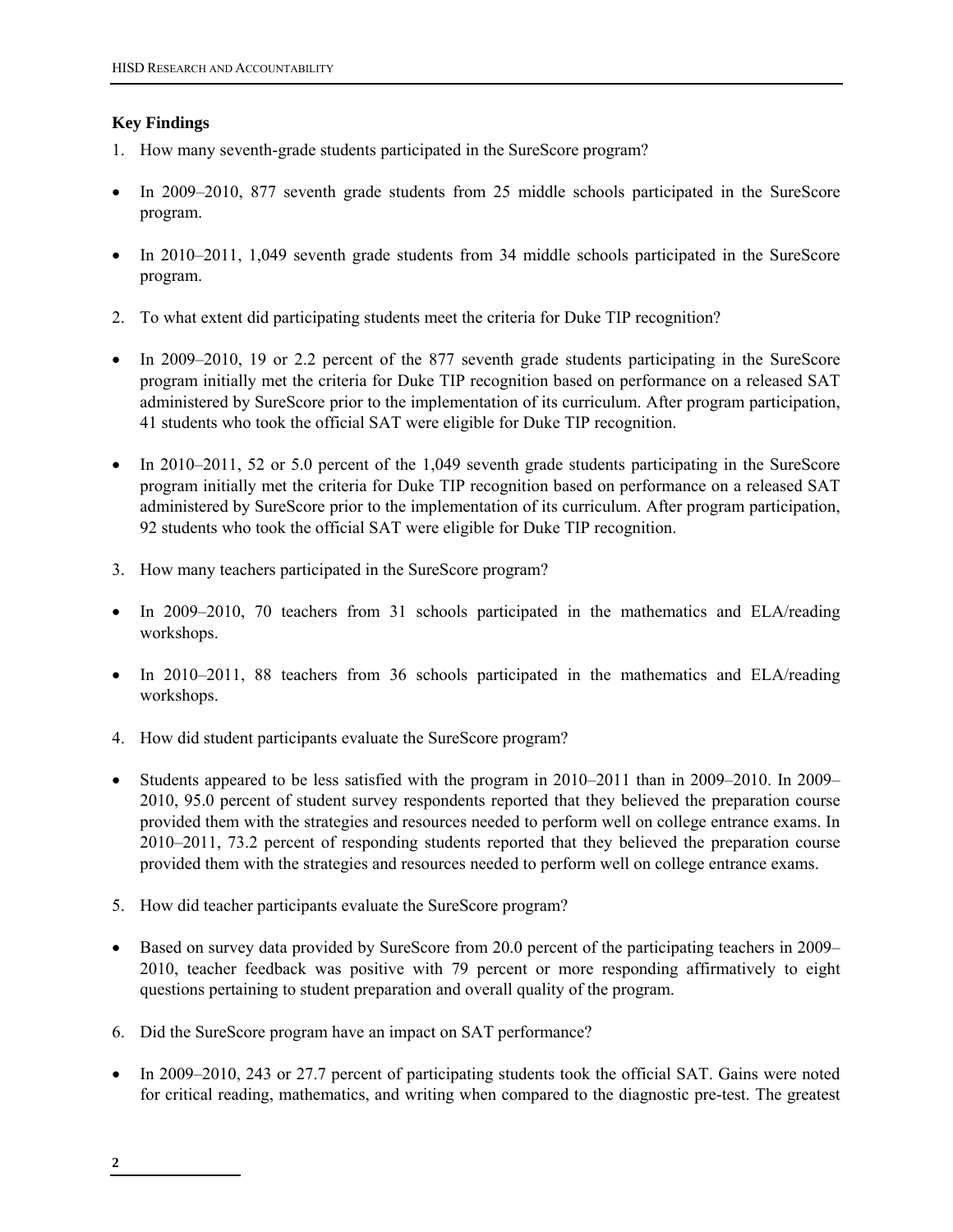gains were made on the writing test, for which the average writing score increased by almost 100 points.

- In 2010–2011, 797 or 76.0 percent of participating students took the official SAT. Gains were noted for each of the subject tests, though at smaller magnitudes than in 2009–2010.
- 7. How many SureScore participating students were recognized by Duke TIP?
- In 2009–2010, 41 students met the criteria for Duke TIP recognition based on official SAT scores.
- In 2010–2011, 92 students met the criteria for Duke TIP recognition based on official SAT scores.

## **Recommendations**

- 1. Continue to increase the number of program participants who take the official SAT at the end of SureScore preparation, as taking the official SAT is a prerequisite for obtaining Duke TIP honors. When sitting for the official SAT is not a viable option, a post-program assessment should be administered to reinforce the knowledge, skills, and strategies learned in the SureScore program. Such an assessment would also increase capacity to evaluate the effectiveness of SureScore programming.
- 2. Further investigation is recommended to determine student-level factors that lead to successful implementation of SureScore.
- 3. Monitor the SAT performance of participating students as they progress through middle school and high school. HISD's participation in the ReadyStart program provides a great point from which to evaluate the long-term impact of the SureScore SAT preparation program.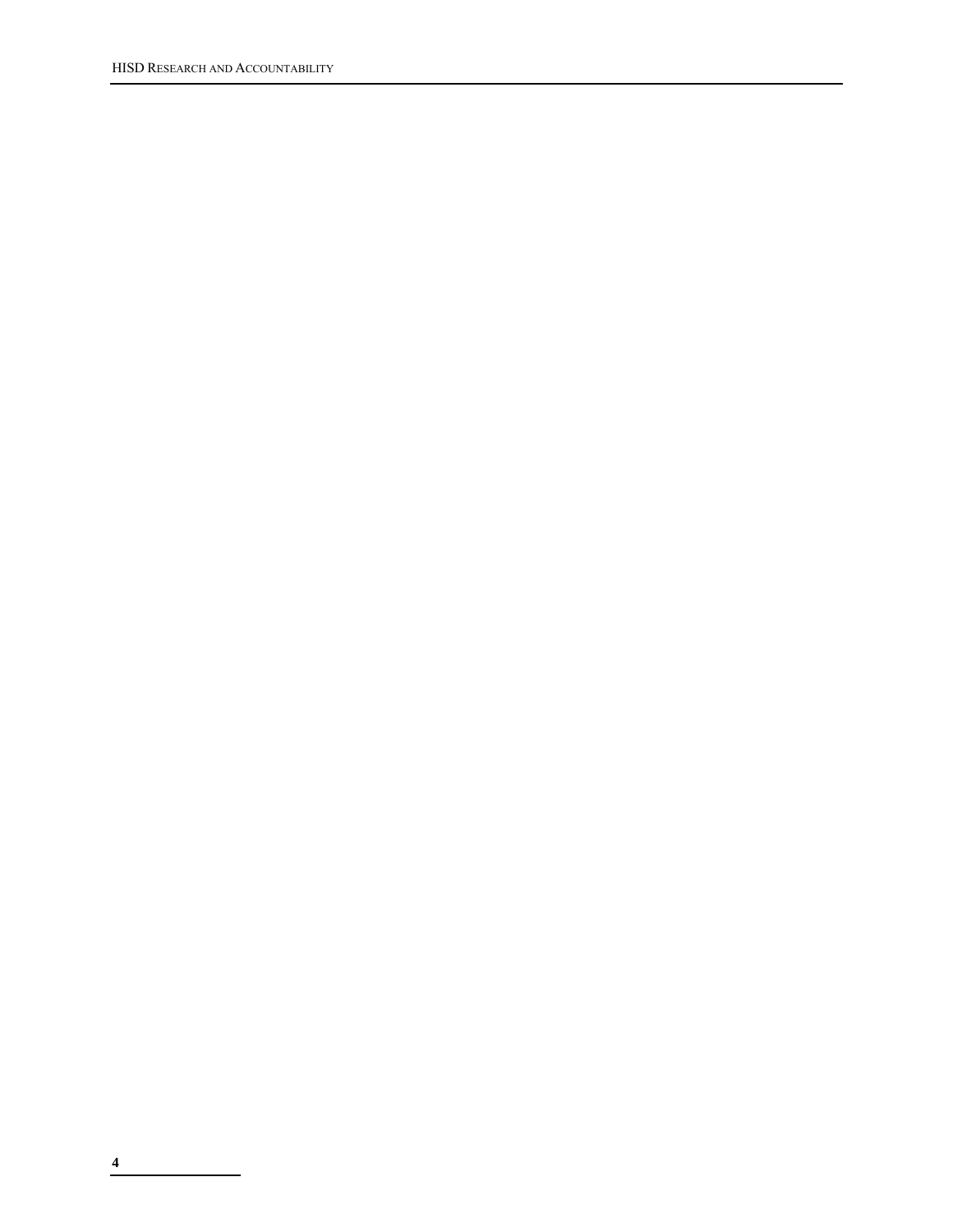## **TITLE I, PARTA, STIMULUS, SURESCORE DUKE TIP, 2009–2010 AND 2010–2011**

## **Introduction**

## **Program Description**

The purpose of Title I, Part A is to ensure that all children, particularly low-achieving children in the highest-poverty schools, have a fair, equal, and significant opportunity to obtain a high-quality education and reach, at a minimum, proficiency on challenging state academic achievement standards and state academic standards. The American Recovery and Reinvestment Act (ARRA) stimulus bill was enacted on February 17, 2009 with provisions for key investments in education to help states and school districts across the country implement innovative strategies that will improve education for at-risk students and close the achievement gap while also stimulating the economy. The district's projected share of Title I funds in the stimulus bill was approximately \$89 million, including indirect costs, over a two-period period. Funds were to be allocated into required allocations mandated by federal law, campus-based initiatives, and districtwide initiatives.

The SureScore program is a districtwide initiative to expand opportunities for high performing HISD seventh grade students to prepare for the SAT college preparation exam. SureScore, an educational consulting firm located in Austin, Texas, claims that student participants have averaged 100-point-plus increases in SAT composite scores. Additionally, SureScore helps school districts create opportunities for success for their students including recognition by programs like Duke University's Talent Identification program (Duke TIP).

In the SureScore program, students are introduced to the general structure of the SAT and are provided with proven test-taking strategies necessary to perform well on the exam. The SureScore Trainthe-Teacher Model SAT curriculum combines interacting and engaging activity based lessons with hundreds of practice problems to reinforce strategies and prepare students for every section of the SAT. Throughout the program, students take several practice tests that closely simulate real testing conditions. Provided assessments allow teachers to establish a baseline for student performance as well as identify student strengths and weaknesses. This enables teachers to focus on the critical areas for individual student instruction.

#### **Program goals**

The program goals are:

- Increase SAT scores; and
- Improve student SAT knowledge and confidence.

#### **Program Participants**

 In both 2009–2010 and 2010–2011, students were selected for participation in the SureScore program based on their scores on the Texas Assessment of Knowledge and Skills (TAKS) from the previous academic year and teacher and school recommendations. The fifty students with the highest TAKS mathematics and reading/ELA scores on each middle school campus were identified as potential program participants. The list was adjusted to compensate for misalignment between test scores and students' general demonstrations of ability through discussions with campus leadership to produce a final roster for the SureScore preparation program.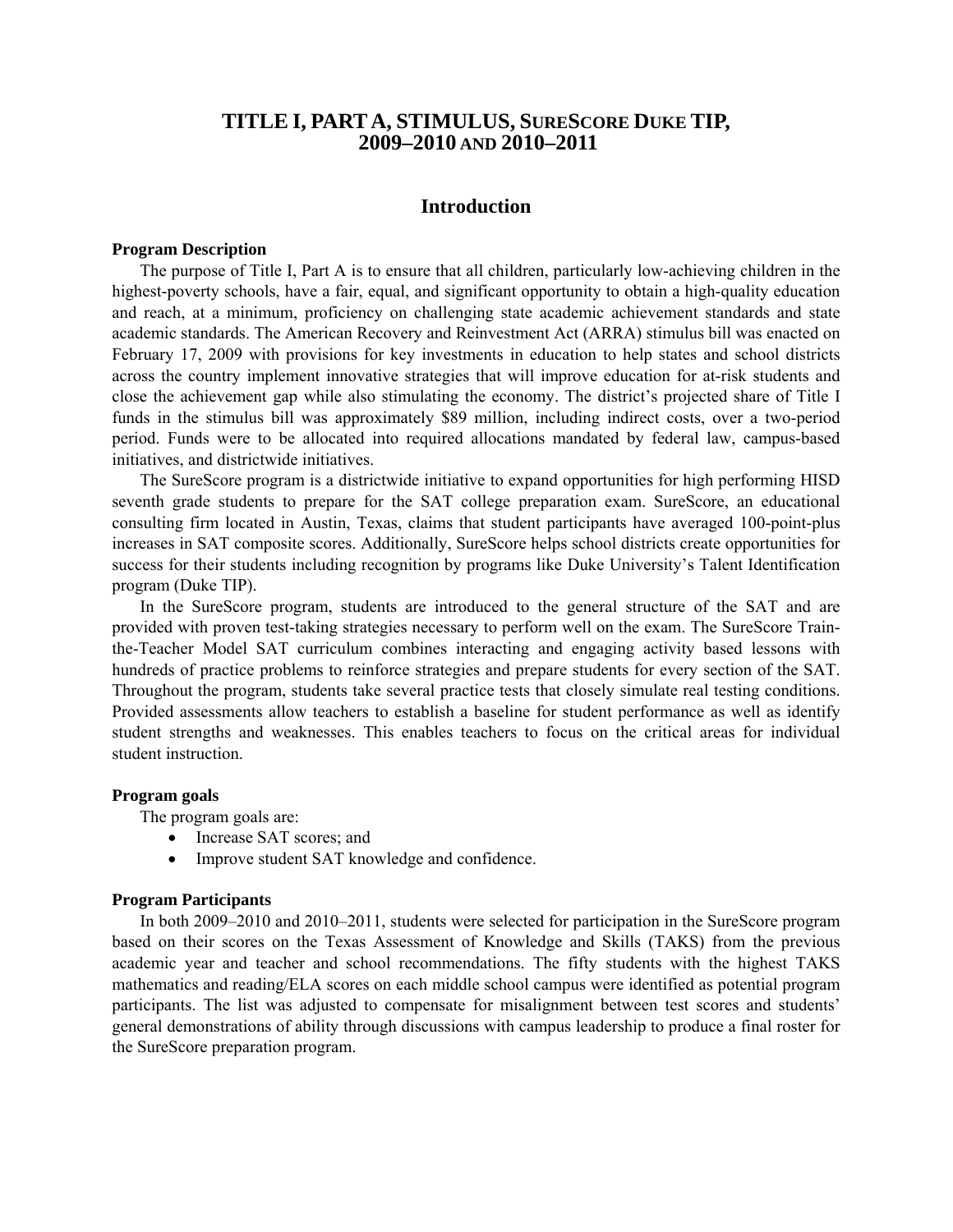#### **Budget arrangements**

Funding for the program totaled \$642,712 over the two years of implementation. The 2010–2011 allocation was \$309,679, and the 2009–2010 allocation was \$333,033.

#### **Purpose of the Evaluation Report**

The purpose of this evaluation is to comply with federal mandates requiring the evaluation of Title I, Part A programs. The evaluation focused on determining the percentage of SureScore student participants meeting Duke TIP selection criteria, student evaluation of the SureScore program, and a comparison of participant performance on a baseline SAT diagnostic to performance on the Duke TIP administration of the SAT. The following research questions were addressed.

- 1. How many seventh-grade students participated in the SureScore program?
- 2. To what extent did participating students meet the criteria for Duke TIP recognition?
- 3. How many teachers participated in the SureScore program?
- 4. How did student participants evaluate the SureScore program?
- 5. How did teacher participants evaluate the SureScore program?
- 6. Did the SureScore program have an impact on SAT performance?
- 7. How many SureScore participating students were recognized by Duke TIP?

## **Methodology**

## **Data Collection**

Primary program documentation included the program budget and description from the 2009–2010 Consolidated Title I, Part A, Stimulus Application. Teacher and student participant data were provided by SureScore. SureScore also distributed feedback surveys to student and teacher participants in both the 2009–2010 and 2010–2011 school years. Survey response data from students (2009–2010 and 2010– 2011) and teachers (2009–2010 only) were provided by SureScore.

## **Measures of Academic Achievement**

The extent to which student participants met Duke TIP eligibility criteria was assessed using students' scores on a released SAT administered by SureScore prior to the implementation of the SureScore curriculum. Performance on the official SAT was collected and reported by SureScore.

#### **Data Analysis**

Diagnostic and actual SAT scores, student and teacher survey data, and educator workshop participation were provided by SureScore. Weighted average responses for student survey data in 2009– 2010 were based on the number of students from each school agreeing or strongly agreeing with survey items. Response data from the 2010–2011 student survey were not weighted.

## **Results**

#### **How many seventh-grade students participated in the SureScore program?**

In 2010–2011, 1,049 HISD students participated in the program. This represents a 19.6% increase over the previous year's 877 participants. The program was offered to seventh grade students in 34 middle schools in 2010–2011, compared to 25 schools in 2009–2010. The number of participants by school ranged from 8 at Attucks Middle School to 103 at Lanier Middle School in 2010–2011 (**Table 1**).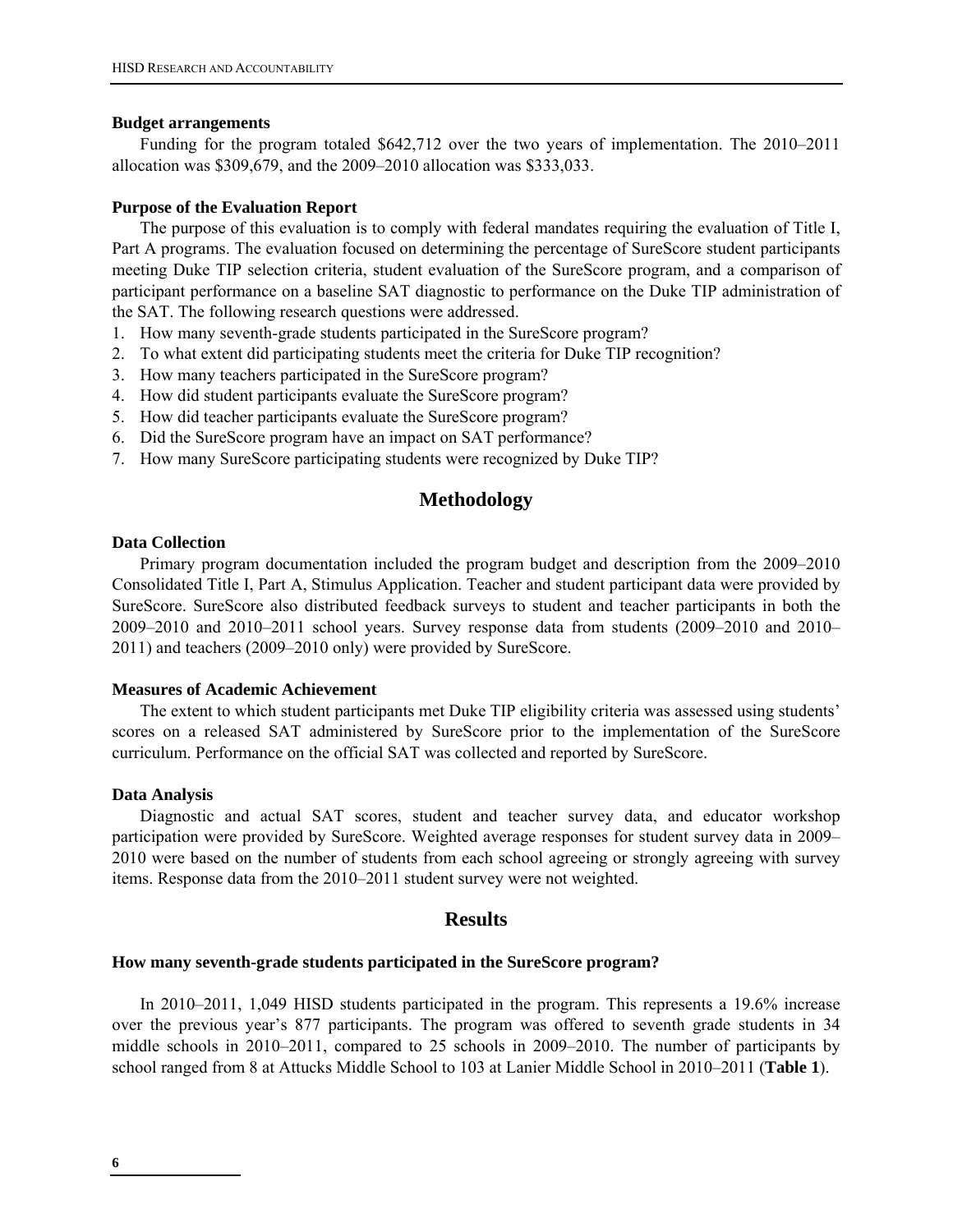|                                        | <b>Participants</b>      |                          |                    | <b>Number Eligible for</b><br><b>Duke TIP</b><br>Recognition | <b>Percent Eligible for</b><br><b>Duke TIP</b><br>Recognition |                          |
|----------------------------------------|--------------------------|--------------------------|--------------------|--------------------------------------------------------------|---------------------------------------------------------------|--------------------------|
|                                        | $2009-$<br>$2010-$       |                          | $2009-$<br>$2010-$ |                                                              | $2009 -$                                                      | $2010-$                  |
| <b>School</b>                          | 2010                     | 2011                     | 2010               | 2011                                                         | 2010                                                          | 2011                     |
| <b>Attucks Middle School</b>           |                          | 8                        |                    | $\boldsymbol{0}$                                             |                                                               | 0.0                      |
| <b>Black Middle School</b>             | 26                       | 13                       | $\boldsymbol{0}$   | $\boldsymbol{0}$                                             | 0.0                                                           | 0.0                      |
| <b>Briarmeadow Charter School</b>      | 17                       | 23                       | $\boldsymbol{0}$   | $\boldsymbol{0}$                                             | 0.0                                                           | 0.0                      |
| <b>Burbank Middle School</b>           | 48                       | 22                       | 0                  | $\mathbf{1}$                                                 | 0.0                                                           | 4.5                      |
| Cullen Middle School                   | 16                       | $\equiv$                 | 0                  |                                                              | 0.0                                                           | $\overline{\phantom{m}}$ |
| Clifton Middle School                  |                          | 41                       |                    | $\boldsymbol{0}$                                             |                                                               | 0.0                      |
| Contemporary Middle School             | $\qquad \qquad -$        | 18                       | —                  | $\boldsymbol{0}$                                             | $\overline{\phantom{0}}$                                      | 0.0                      |
| Deady Middle School                    | 22                       | 15                       | $\boldsymbol{0}$   | $\boldsymbol{0}$                                             | 0.0                                                           | $0.0\,$                  |
| Dowling Middle School                  | 46                       | 23                       | 0                  | $\boldsymbol{0}$                                             | 0.0                                                           | 0.0                      |
| Edison Middle School                   | 55                       | 19                       | $\theta$           | $\mathbf{1}$                                                 | 0.0                                                           | 5.3                      |
| Energized for Excellence Middle School | $\qquad \qquad -$        | 23                       |                    | $\boldsymbol{0}$                                             |                                                               | 0.0                      |
| Energized for STEM-West Middle School  | $\qquad \qquad -$        | 28                       |                    | 1                                                            | $\qquad \qquad -$                                             | 3.6                      |
| Fleming Middle School                  | 49                       | 42                       | $\boldsymbol{0}$   | $\mathbf{1}$                                                 | 0.0                                                           | 2.4                      |
| Fonville Middle School                 | 39                       | 15                       | $\mathbf{1}$       | $\boldsymbol{0}$                                             | 2.6                                                           | 0.0                      |
| Grady Middle School                    | 47                       | 23                       | 0                  | $\overline{c}$                                               | 0.0                                                           | 8.7                      |
| Gregory-Lincoln Middle School          | 28                       | 10                       | 0                  | $\boldsymbol{0}$                                             | 0.0                                                           | 0.0                      |
| Hamilton Middle School                 | 48                       | $\overline{\phantom{a}}$ | $\boldsymbol{0}$   | --                                                           | $0.0\,$                                                       | $-$                      |
| Henry Middle School                    | $\overline{\phantom{a}}$ | 13                       | --                 | $\boldsymbol{0}$                                             | $-$                                                           | 0.0                      |
| Holland Middle School                  | 15                       | $\overline{\phantom{a}}$ | $\boldsymbol{0}$   | $-$                                                          | 0.0                                                           | $-$                      |
| Jackson Middle School                  | 38                       | 21                       | $\boldsymbol{0}$   | $\boldsymbol{0}$                                             | 0.0                                                           | 0.0                      |
| Johnston Middle School                 | 45                       | 86                       | $\boldsymbol{0}$   | 7                                                            | 0.0                                                           | 8.1                      |
| Key Middle School                      | 34                       | $\overline{\phantom{a}}$ | $\boldsymbol{0}$   | $\overline{\phantom{a}}$                                     | 0.0                                                           | $\overline{\phantom{a}}$ |
| Lanier Middle School                   | 16                       | 103                      | 5                  | 17                                                           | 31.3                                                          | 16.5                     |
| Long Middle School                     | 55                       | 19                       | $\boldsymbol{0}$   | $\boldsymbol{0}$                                             | 0.0                                                           | 0.0                      |
| Marshall Middle School                 | $\mathbf{--}$            | 17                       | --                 | $\mathbf{0}$                                                 | $-$                                                           | 0.0                      |
| McReynolds Middle School               | 34                       | $\overline{\phantom{a}}$ | $\boldsymbol{0}$   | --                                                           | 0.0                                                           | $-$                      |
| Ortiz Middle School                    | 52                       | 35                       | $\boldsymbol{0}$   | $\boldsymbol{0}$                                             | 0.0                                                           | 0.0                      |
| Pershing Middle School                 | --                       | 68                       |                    | 8                                                            | --                                                            | 11.8                     |
| Pilgrim Academy                        |                          | 23                       |                    | $\boldsymbol{0}$                                             |                                                               | 0.0                      |
| Pin Oak Middle School                  |                          | 35                       |                    | 3                                                            |                                                               | 8.6                      |
| Project Chrysalis Middle School        | $-$                      | 26                       | --                 | $\mathbf{1}$                                                 |                                                               | 3.8                      |
| Rice Middle School                     | --                       | 72                       |                    | $\boldsymbol{0}$                                             |                                                               | 0.0                      |
| Sharpstown Middle School               |                          | 36                       |                    | $\boldsymbol{0}$                                             |                                                               | $0.0\,$                  |
| Stevenson Middle School                | 44                       | 50                       | $\boldsymbol{0}$   | 1                                                            | 0.0                                                           | 2.0                      |
| Thomas Middle School                   | 25                       | $\sim$                   | $\boldsymbol{0}$   | $-$                                                          | 0.0                                                           | $\overline{\phantom{a}}$ |
| Welch Middle School                    | 6                        | 20                       | $\boldsymbol{0}$   | $\boldsymbol{0}$                                             | 0.0                                                           | 0.0                      |
| West Briar Middle School               | 38                       | 65                       | 13                 | 9                                                            | 34.2                                                          | 13.8                     |
| Wharton Middle School                  | $\overline{\phantom{a}}$ | 14                       | --                 | $\boldsymbol{0}$                                             | --                                                            | 0.0                      |
| Williams Middle School                 | 34                       | 12                       | $\boldsymbol{0}$   | $\boldsymbol{0}$                                             | 0.0                                                           | 0.0                      |
| Woodson Middle School                  | --                       | 11                       | --                 | $\boldsymbol{0}$                                             | $\overline{\phantom{a}}$                                      | $0.0\,$                  |
| Totals                                 | 877                      | 1,049                    | 19                 | 52                                                           | 2.2                                                           | 5.0                      |

Table 1. SureScore Participants by School and Number and Percent Meeting Duke TIP Recognition Criteria Prior to Curriculum Implementation

Note: "-" indicates that a school did not participate in the SureScore program.

Source: SureScore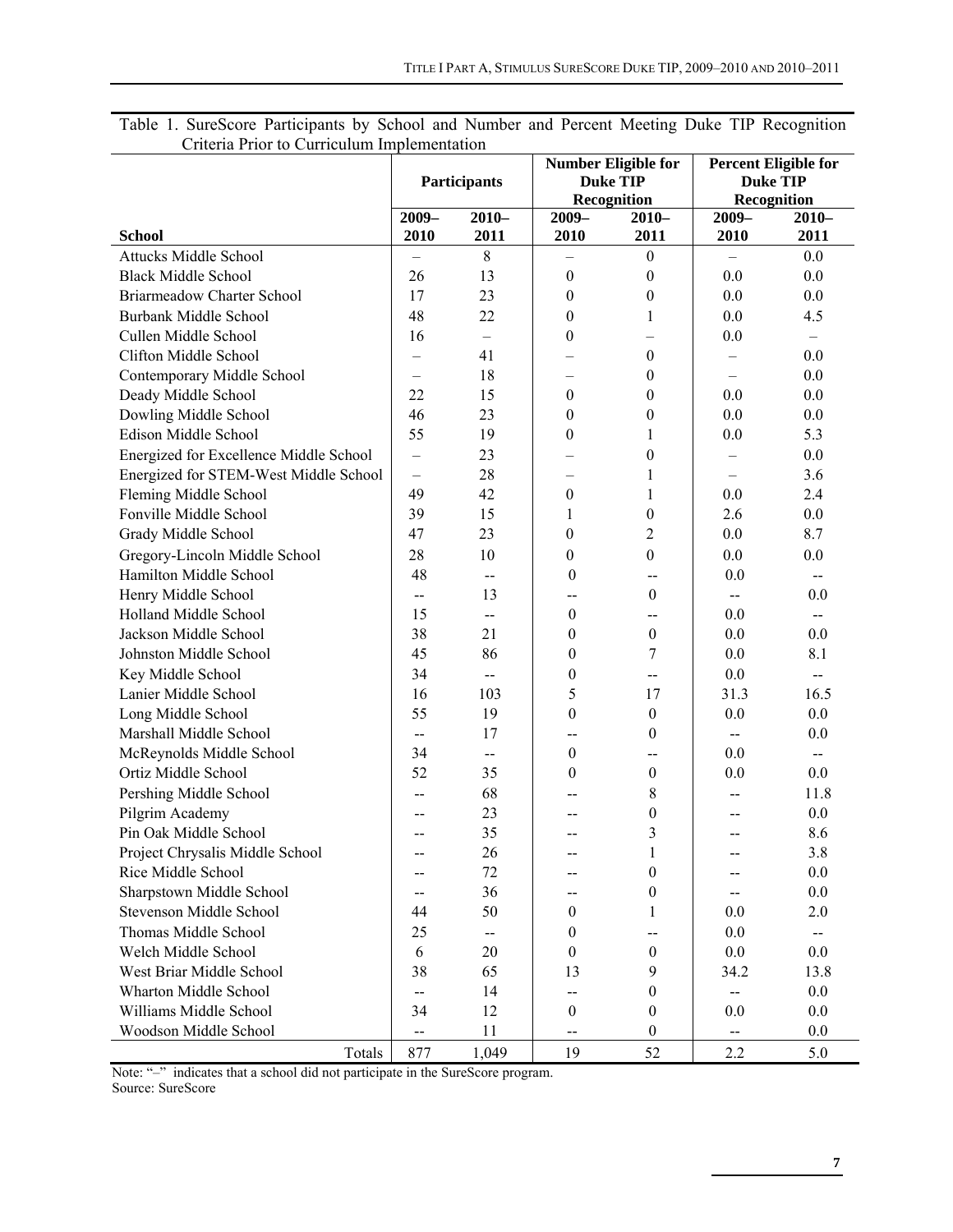#### **To what extent did participating students meet the criteria for Duke TIP recognition?**

Each year, the Duke Talent Identification Program (TIP) hosts two types of recognition ceremonies to honor the accomplishments of seventh-grade students who perform well on the SAT and the ACT. The eligibility criteria for participation in the recognition ceremonies are listed in **Table 2** (see page 9), as are test specifications for students who Duke TIP designates as college-ready.

Based on performance on the SAT assessment administered by SureScore, 52 or 5.0 percent of the 2010–2011 participating seventh-grade students met Duke TIP criteria for state or grand recognition prior to introduction of the SureScore curriculum (Table 1; see also **Figure 1**). In comparison, 19 or 2.2 percent of students who participated in the program in the previous year met these criteria prior to introduction of the curriculum.





Source: SureScore

**Table 3** presents information, by school, on the number of students performing at each of the recognition levels prior to introduction of the SureScore curriculum. In 2010–2011, 74 seventh grade students tested as college-ready, while seven tested as college-ready in 2009–2010. The highest number of students testing at the college-ready level were enrolled at Lanier Middle School (28 students in 2010– 2011, three in 2009–2010) and West Briar Middle School (three students in 2009–2010).

Fifty-one students met Duke TIP State Recognition criteria prior to the introduction of the Sure Score curriculum in 2010–2011, and 19 students met the criteria in 2009–2010. Lanier Middle School enrolled the most students qualified as such in 2010–2011 (n=17), and West Briar Middle School enrolled the most students so qualified in 2009–2010 (n=13). Only one student met Duke TIP Grand Recognition criteria prior to the introduction of the SureScore curriculum. This student was enrolled in West Briar Middle School in the 2010–2011 school year.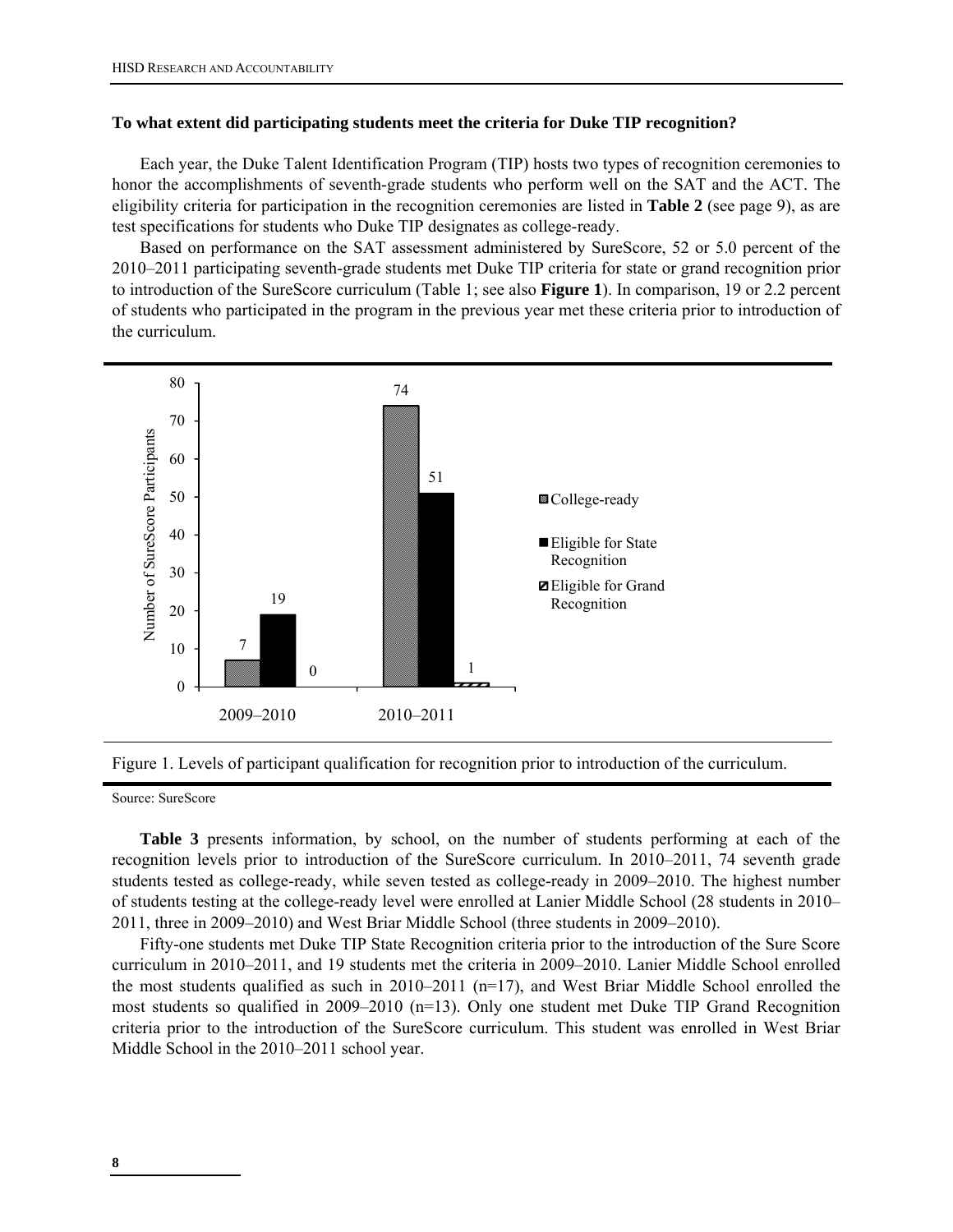|                          | Table 2. SAT Criteria for Duke TIP Recognition, 2009–2010 and 2010–2011                                     |
|--------------------------|-------------------------------------------------------------------------------------------------------------|
| <b>Achievement level</b> | <b>Criteria</b>                                                                                             |
| College-ready            | A. Math + Critical Reading $\geq 1070$                                                                      |
|                          | B. Math $\geq$ 500                                                                                          |
|                          | C. Critical Reading $\geq 500$                                                                              |
| <b>State Recognition</b> | A. Math $> 520$                                                                                             |
|                          | B. Critical Reading $\geq 510$                                                                              |
|                          | C. Writing $\geq 500$                                                                                       |
|                          | D. Two of the three following scores: Math $\geq 510$ , Critical Reading $\geq 500$ , Writing $\geq$<br>490 |
| Grand Recognition        | A. Math $\geq 650$                                                                                          |
|                          | B. Critical Reading $\geq 650$                                                                              |
|                          | C. Writing $\geq 650$                                                                                       |
|                          | D. Composite score (Math + Critical Reading + Writing) $\geq 1850$                                          |

|                   | Table 2. SAT Criteria for Duke TIP Recognition, 2009–2010 and 2010–2011 |
|-------------------|-------------------------------------------------------------------------|
| Achievement level | <b>Criteria</b>                                                         |

| Table 3. Achievement Level of Students at Program Commencement |                   |                  |                   |                          |                          |         |  |  |  |
|----------------------------------------------------------------|-------------------|------------------|-------------------|--------------------------|--------------------------|---------|--|--|--|
|                                                                | <b>Designated</b> |                  |                   | <b>Eligible for Duke</b> | <b>Eligible for Duke</b> |         |  |  |  |
|                                                                |                   | College-ready by | <b>TIP State</b>  |                          | <b>TIP Grand</b>         |         |  |  |  |
|                                                                |                   | <b>Duke TIP</b>  |                   | Recognition              | <b>Recognition</b>       |         |  |  |  |
|                                                                | $2009-$           | $2010-$          | $2009-$           | $2010-$                  | $2009-$                  | $2010-$ |  |  |  |
| <b>School</b>                                                  | 2010              | 2011             | 2010              | 2011                     | 2010                     | 2011    |  |  |  |
| <b>Attucks Middle School</b>                                   |                   | 0                |                   | 0                        |                          | 0       |  |  |  |
| <b>Black Middle School</b>                                     | $\theta$          |                  | $\theta$          |                          | $\theta$                 |         |  |  |  |
| Briarmeadow Charter School                                     | 0                 |                  | $\mathbf{0}$      |                          |                          |         |  |  |  |
| Burbank Middle School                                          | 0                 |                  | 0                 |                          | 0                        |         |  |  |  |
| Clifton Middle School                                          |                   |                  |                   |                          |                          |         |  |  |  |
| CLC Middle School                                              |                   |                  |                   | $\theta$                 |                          |         |  |  |  |
| Cullen Middle School                                           | $\theta$          |                  | $\mathbf{0}$      |                          | $\mathbf{0}$             |         |  |  |  |
| Deady Middle School                                            | $^{(1)}$          |                  | $_{0}$            | 0                        | $_{0}$                   |         |  |  |  |
| Dowling Middle School                                          | 0                 |                  | $\mathbf{\Omega}$ |                          | 0                        |         |  |  |  |
| Edison Middle School                                           | $\theta$          |                  | $\mathbf{0}$      |                          | 0                        |         |  |  |  |
| Energized for Excellence Middle School                         |                   |                  |                   |                          |                          |         |  |  |  |
| Energized for STEM-West Middle School                          |                   |                  |                   |                          |                          |         |  |  |  |
| Fleming Middle School                                          | 0                 |                  | 0                 |                          | 0                        |         |  |  |  |
| Fonville Middle School                                         |                   |                  |                   |                          |                          |         |  |  |  |
| Grady Middle School                                            |                   |                  |                   |                          |                          |         |  |  |  |
| Gregory-Lincoln Middle School                                  | $_{0}$            | 0                | $_{0}$            | $_{0}$                   | 0                        |         |  |  |  |

Note: "-" indicates that a school did not participate in the SureScore program. Source: SureScore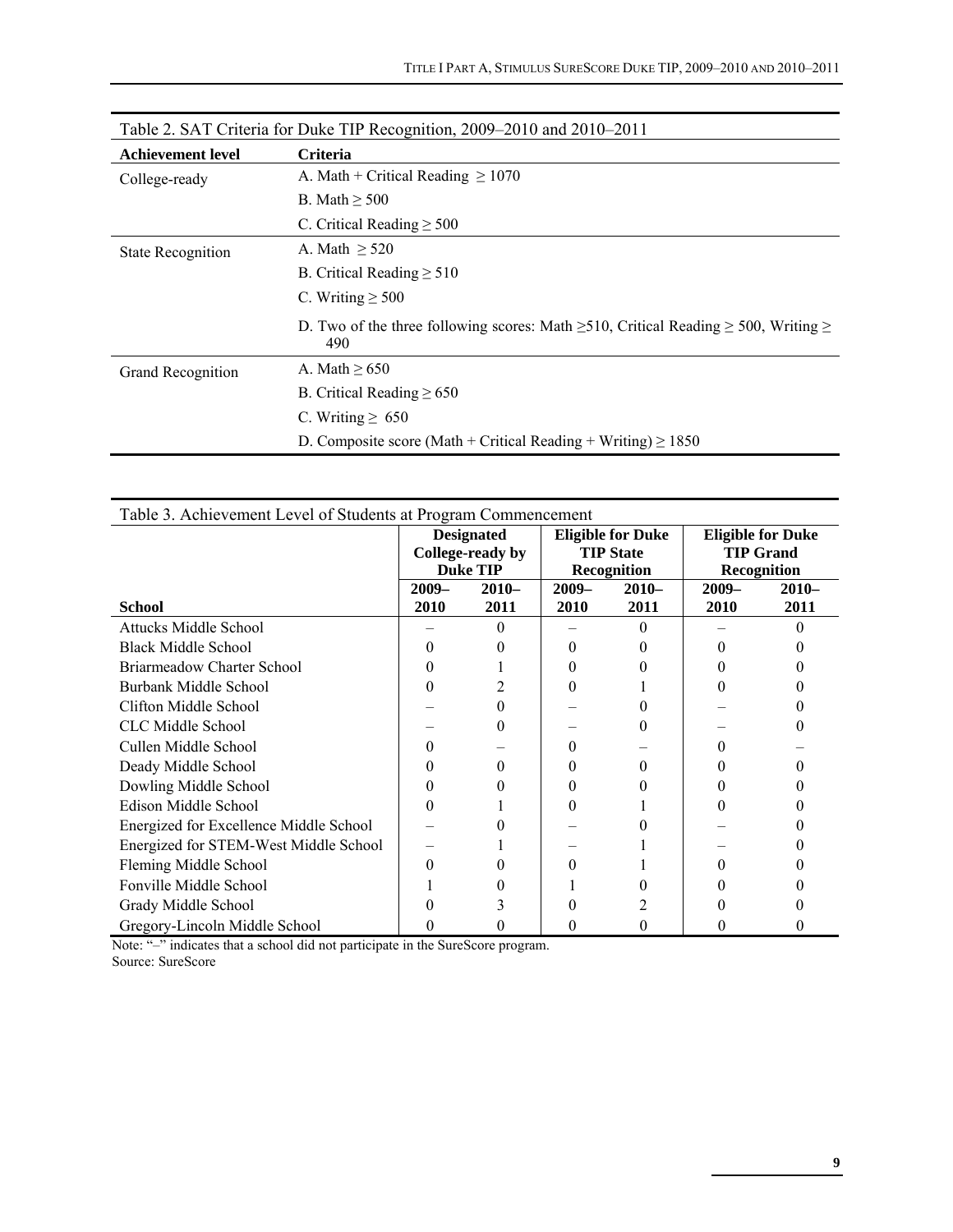| Table 3. Achievement Level of Students at Program Commencement (continued) |                  |                   |                  |                          |                          |              |  |  |  |
|----------------------------------------------------------------------------|------------------|-------------------|------------------|--------------------------|--------------------------|--------------|--|--|--|
|                                                                            |                  | <b>Designated</b> |                  | <b>Eligible for Duke</b> | <b>Eligible for Duke</b> |              |  |  |  |
|                                                                            |                  | College-ready by  |                  | <b>TIP State</b>         | <b>TIP Grand</b>         |              |  |  |  |
|                                                                            |                  | <b>Duke TIP</b>   |                  | Recognition              | Recognition              |              |  |  |  |
|                                                                            | $2009 -$         | $2010-$           | $2009 -$         | $2010-$                  | $2009 -$                 | $2010 -$     |  |  |  |
| <b>School</b>                                                              | 2010             | 2011              | 2010             | 2011                     | 2010                     | 2011         |  |  |  |
| Hamilton Middle School                                                     | $\boldsymbol{0}$ |                   | $\boldsymbol{0}$ |                          | $\mathbf{0}$             |              |  |  |  |
| Henry Middle School                                                        |                  | $\mathbf{0}$      |                  | $\theta$                 | $\theta$                 | $\Omega$     |  |  |  |
| Holland Middle School                                                      | 0                |                   | $\boldsymbol{0}$ |                          | 0                        |              |  |  |  |
| Jackson Middle School                                                      | $\theta$         | $\theta$          | $\theta$         | $\theta$                 | $\theta$                 | $\Omega$     |  |  |  |
| Johnston Middle School                                                     | $\theta$         | 7                 | $\theta$         | 7                        | 0                        | $\theta$     |  |  |  |
| Key Middle School                                                          | 0                |                   | $\theta$         |                          | 0                        |              |  |  |  |
| Lanier Middle School                                                       | 3                | 28                | 5                | 17                       | $\theta$                 | $\Omega$     |  |  |  |
| Long Middle School                                                         | $\boldsymbol{0}$ | $\theta$          | $\boldsymbol{0}$ | $\theta$                 | 0                        | $\theta$     |  |  |  |
| Marshall Middle School                                                     |                  | $\theta$          |                  | 0                        |                          | $\theta$     |  |  |  |
| McReynolds Middle School                                                   | $\theta$         |                   | $\theta$         |                          | $\theta$                 |              |  |  |  |
| Ortiz Middle School                                                        | $\theta$         | $\theta$          | $\theta$         | $\theta$                 | $\theta$                 | $\Omega$     |  |  |  |
| Pershing Middle School                                                     |                  | 10                |                  | 8                        |                          | $\theta$     |  |  |  |
| Pilgrim Academy                                                            |                  | 0                 |                  | 0                        |                          | $\theta$     |  |  |  |
| Pin Oak Middle School                                                      |                  | 5                 |                  | 3                        |                          | $\mathbf{0}$ |  |  |  |
| Project Chrysalis Middle School                                            |                  |                   |                  |                          |                          | $\theta$     |  |  |  |
| Rice Middle School                                                         |                  |                   |                  | $\theta$                 |                          | $\theta$     |  |  |  |
| Sharpstown Middle School                                                   |                  | $\theta$          |                  | 0                        |                          | $\theta$     |  |  |  |
| Stevenson Middle School                                                    | $\theta$         | 1                 | $\theta$         |                          | $\theta$                 | $\theta$     |  |  |  |
| Thomas Middle School                                                       | 0                |                   | $\theta$         |                          | 0                        |              |  |  |  |
| Welch Middle School                                                        | 0                | 1                 | $\theta$         | $\theta$                 | $\theta$                 | $\Omega$     |  |  |  |
| West Briar Middle School                                                   | 3                | 12                | 13               | 8                        | $\theta$                 |              |  |  |  |
| Wharton Middle School                                                      |                  | 0                 |                  | 0                        |                          | $\theta$     |  |  |  |
| Williams Middle School                                                     | $\theta$         | 0                 | $\theta$         | 0                        | $\theta$                 | 0            |  |  |  |
| Woodson Middle School                                                      |                  | 0                 |                  | $\theta$                 |                          | 0            |  |  |  |
| Totals                                                                     | 7                | 74                | 19               | 51                       | $\boldsymbol{0}$         | 1            |  |  |  |

Note: "–" indicates that a school did not participate in the SureScore program. Source: SureScore

## **How many teachers participated in the SureScore program?**

In 2010–2011, 88 HISD educators participated in the program, and 70 educators participated in the program in 2009–2010. These educators attended one of two (six hours per day) professional workshops to prepare them to implement the SureScore curriculum. One day focused on reading/ELA activities and one day focused on mathematics. Teachers from 36 schools participated in 2010–2011 compared to 31 schools in 2009–2010.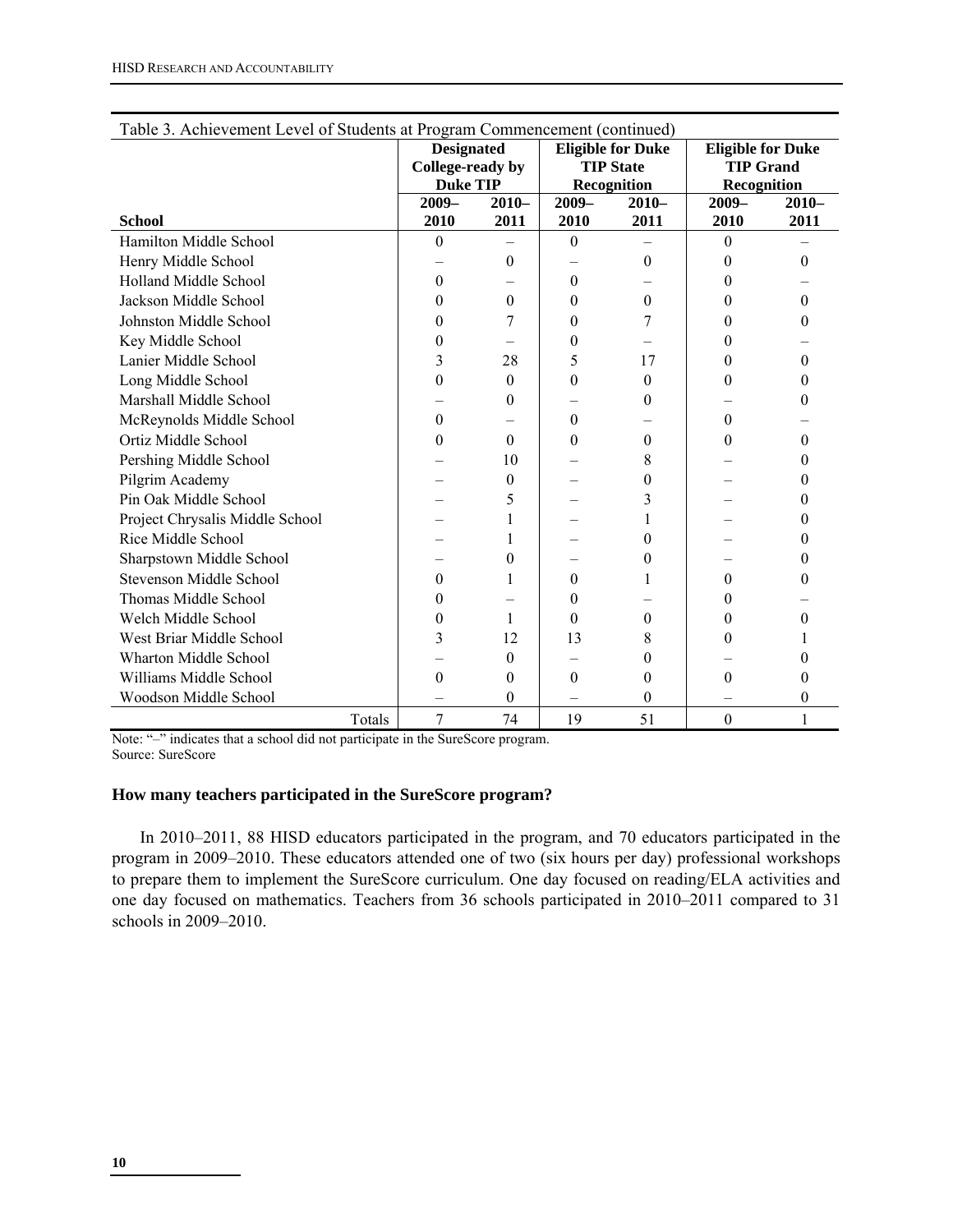| Table 4. Educator Participation in SureScore Workshops by Campus, 2009–2010 and 2010–2011 |                                                 |                  |  |  |  |  |  |
|-------------------------------------------------------------------------------------------|-------------------------------------------------|------------------|--|--|--|--|--|
|                                                                                           | <b>Number of Teachers Who Attended Training</b> |                  |  |  |  |  |  |
| <b>School</b>                                                                             | 2009-2010                                       | 2010-2011        |  |  |  |  |  |
| Attucks Middle School                                                                     | $\theta$                                        | $\boldsymbol{0}$ |  |  |  |  |  |
| <b>Black Middle School</b>                                                                | 2                                               | 2                |  |  |  |  |  |
| Briarmeadow Middle School                                                                 | 2                                               |                  |  |  |  |  |  |
| Burbank Middle School                                                                     | $\overline{c}$                                  | 2                |  |  |  |  |  |
| Clifton Middle School                                                                     | 0                                               | 1                |  |  |  |  |  |
| Contemporary Learning Center                                                              | 0                                               | 3                |  |  |  |  |  |
| Cullen Middle School                                                                      | 2                                               | 0                |  |  |  |  |  |
| Deady Middle School                                                                       | 2                                               |                  |  |  |  |  |  |
| Dowling Middle School                                                                     | 3                                               |                  |  |  |  |  |  |
| Edison Middle School                                                                      | 3                                               | 3                |  |  |  |  |  |
| Energized for Excellence Middle School                                                    | 0                                               | $\overline{c}$   |  |  |  |  |  |
| Energized for STEM-West Middle School                                                     | 0                                               |                  |  |  |  |  |  |
| Fleming Middle School                                                                     | 4                                               | 3                |  |  |  |  |  |
| Fonville Middle School                                                                    | 2                                               | 1                |  |  |  |  |  |
| Grady Middle School                                                                       | 2                                               | 2                |  |  |  |  |  |
| Gregory-Lincoln Education Center                                                          | 2                                               | 4                |  |  |  |  |  |
| Hamilton Middle School                                                                    | 2                                               | 3                |  |  |  |  |  |
| Hartman Middle School                                                                     | 0                                               |                  |  |  |  |  |  |
| Henry Middle School                                                                       | 2                                               | 3                |  |  |  |  |  |
| Holland Middle School                                                                     | 3                                               | 0                |  |  |  |  |  |
| Jackson Middle School                                                                     | 2                                               |                  |  |  |  |  |  |
| Johnston Middle School                                                                    | $\overline{c}$                                  | 4                |  |  |  |  |  |
| Key Middle School                                                                         | 3                                               | 0                |  |  |  |  |  |
| Lanier Middle School                                                                      | 2                                               | 2                |  |  |  |  |  |
| Long Middle School                                                                        | 3                                               | 2                |  |  |  |  |  |
| Marshall Middle School                                                                    | 0                                               | 2                |  |  |  |  |  |
| McReynolds Middle School                                                                  | 2                                               | 0                |  |  |  |  |  |
| Ortiz Middle School                                                                       | 2                                               | 4                |  |  |  |  |  |
| Pershing Middle School                                                                    | $\overline{c}$                                  | 4                |  |  |  |  |  |
| Pilgrim Academy                                                                           | 3                                               | 4                |  |  |  |  |  |
| Pin Oak Middle School                                                                     | 2                                               | 4                |  |  |  |  |  |
| Project Chrysalis Middle School                                                           | 2                                               | $\overline{2}$   |  |  |  |  |  |
| Revere Middle School                                                                      | 2                                               | 3                |  |  |  |  |  |
| Rice Middle School                                                                        | 0                                               | 4                |  |  |  |  |  |
| Sharpstown International School                                                           | 0                                               | 3                |  |  |  |  |  |
| Stevenson Middle School                                                                   |                                                 | 3                |  |  |  |  |  |
| Thomas Middle School                                                                      | 2                                               | 0                |  |  |  |  |  |
| Welch Middle School                                                                       | 3                                               | 3                |  |  |  |  |  |
| West Briar Middle School                                                                  | 2                                               | 2                |  |  |  |  |  |
| Wharton Middle School                                                                     | 0                                               | 1                |  |  |  |  |  |
| Williams Middle School                                                                    | 2                                               | 2                |  |  |  |  |  |
| Woodson Middle School                                                                     | $\theta$                                        | 4                |  |  |  |  |  |
| Totals                                                                                    | 70                                              | 88               |  |  |  |  |  |

Source: SureScore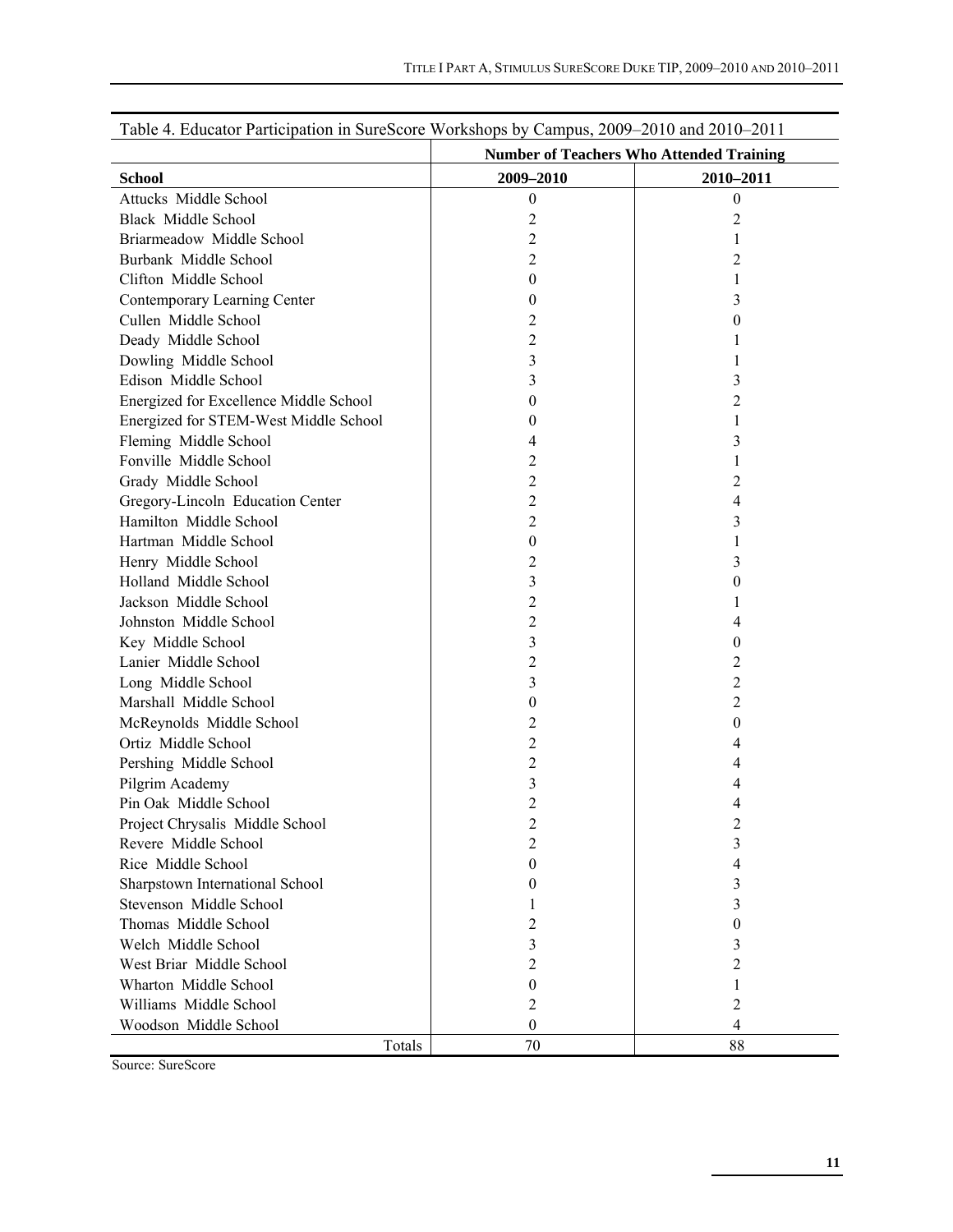## **How did student participants evaluate the SureScore program?**

In 2010–2011, students from eleven participating campuses evaluated the SureScore program in a survey administered by SureScore. The 265 respondents represented 25.3 percent of program participants. This was an increase from 69 students or 7.9 percent in 2009–2010. The results are presented in **Table 5.**  Overall, student feedback was less positive in 2010–2011 than in 2009–2010. In 2010–2011, the highest percentage responding agree or strongly agree was 73.2 percent (regarding strategies and resources to perform well on the college admissions exam). Additionally, five items exceeded 90 percent agreeing or strongly agreeing in 2009–2010 compared to none in 2010–2011.

| Table 5. Student Survey Results, 2009–2010 and 2010–2011                                                                                              |                                            |                        |  |  |  |  |
|-------------------------------------------------------------------------------------------------------------------------------------------------------|--------------------------------------------|------------------------|--|--|--|--|
|                                                                                                                                                       | Percent Agree or<br><b>Strongly Agree:</b> |                        |  |  |  |  |
| <b>Survey Question</b>                                                                                                                                | 2009-2010<br>$(n=69)$                      | 2010-2011<br>$(n=265)$ |  |  |  |  |
| The SureScore SAT Preparation course provided me the strategies and resources<br>needed to perform well on the college admissions exam.               | 95.0                                       | 73.2                   |  |  |  |  |
| The SureScore SAT Preparation course helped prepare me to take the college<br>admissions exam.                                                        | 97.0                                       | 72.1                   |  |  |  |  |
| The strategies that I learned in the SureScore Preparation course were introduced<br>in a way that was easy to learn and apply.                       | 94.0                                       | 53.6                   |  |  |  |  |
| The strategies that I learned in the SureScore SAT Preparation course helped<br>improve my performance in other classes.                              | 83.0                                       | 46.0                   |  |  |  |  |
| I found the coursework challenging.                                                                                                                   | 96.0                                       | 56.2                   |  |  |  |  |
| I am confident that I am able to apply the new test taking strategies on the college<br>admissions exam.                                              | 91.0                                       | 65.2                   |  |  |  |  |
| The activities in the SureScore SAT Preparation course were fun and engaging.                                                                         |                                            | 27.7                   |  |  |  |  |
| My teacher went over the initial results of my SAT assessment with me.                                                                                |                                            | 58.9                   |  |  |  |  |
| The individual report provided by SureScore made it easy to identify my strengths<br>and areas in need of improvement on the college admissions exam. |                                            | 55.1                   |  |  |  |  |
| The look and feel of the SAT student workbook was appealing.                                                                                          |                                            | 43.4                   |  |  |  |  |
| The SAT student workbook was user friendly.                                                                                                           |                                            | 62.6                   |  |  |  |  |

Source: SureScore

## **How did teacher participants evaluate the SureScore program?**

In 2009–2010, SureScore provided survey data from 14, or 20.0 percent, of the 70 teacher participants (**Table 6**). Feedback was positive as 79.0 percent or more responded "agreed" or "strongly agreed" on each of eight items addressing program quality and student impact. The lowest score of 79 percent was regarding the application of SureScore strategies to other coursework. Survey responses from teacher participants were not provided for 2010–2011.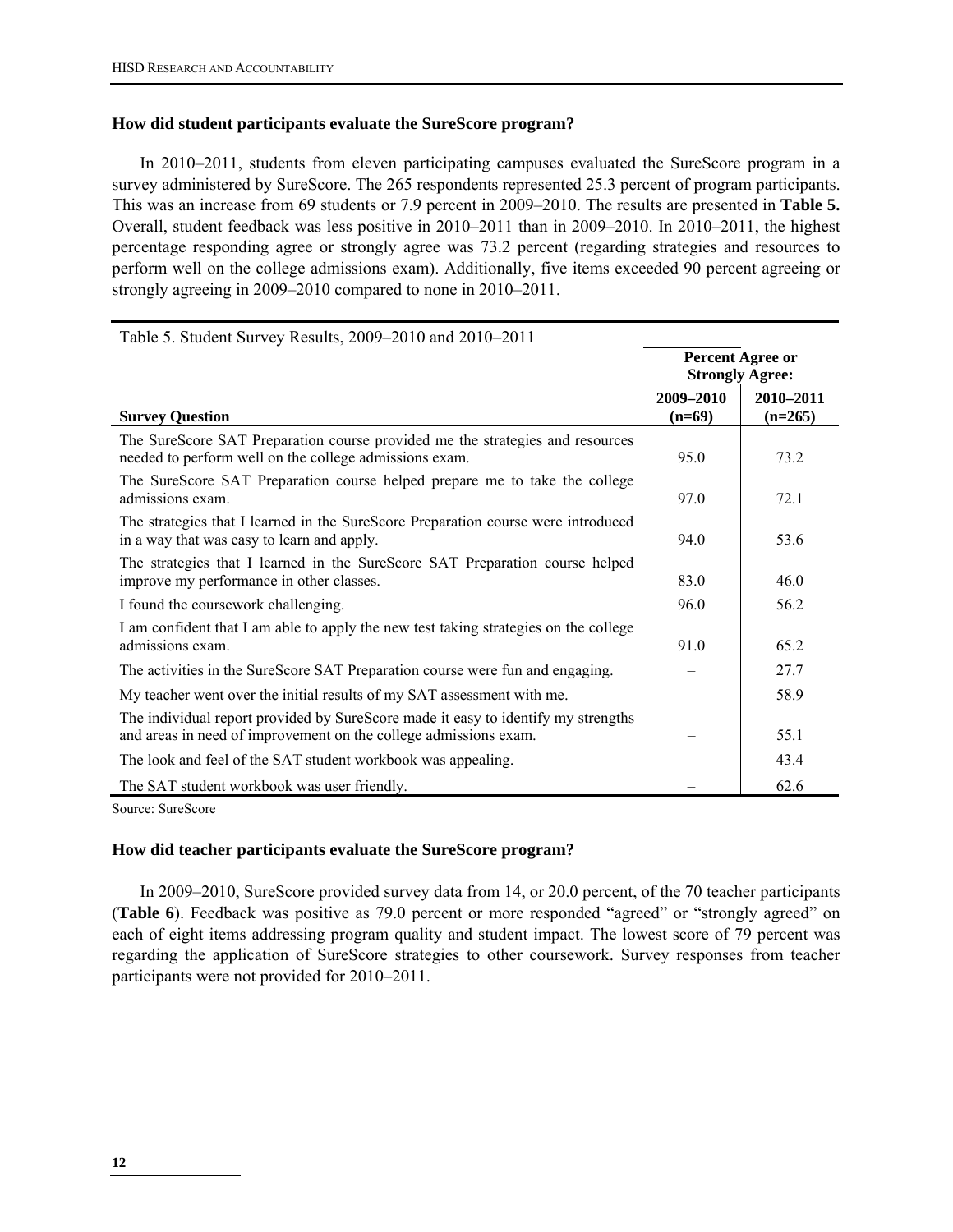| Table 6. Teacher Survey Results, SureScore 2009–2010                                                                           |                                           |  |  |  |  |  |  |
|--------------------------------------------------------------------------------------------------------------------------------|-------------------------------------------|--|--|--|--|--|--|
|                                                                                                                                | <b>Percent Agree or</b>                   |  |  |  |  |  |  |
| <b>Survey Question</b>                                                                                                         | <b>Strongly Agree <math>(n=14)</math></b> |  |  |  |  |  |  |
| I am confident that my students are able to learn new test-taking<br>strategies and apply them on the college admissions exam. | 93.0                                      |  |  |  |  |  |  |
| Students gained confidence in their ability to take the SAT.                                                                   | 86.0                                      |  |  |  |  |  |  |
| The students were challenged by the coursework.                                                                                | 93.0                                      |  |  |  |  |  |  |
| This course taught my students strategies that they are able to apply<br>in other classes to improve their performance.        | 79.0                                      |  |  |  |  |  |  |
| I would recommend this course to a colleague.                                                                                  | 100.0                                     |  |  |  |  |  |  |
| SureScore provided quality lessons and activities.                                                                             | 100.0                                     |  |  |  |  |  |  |
| SureScore's instructional strategies were effective.                                                                           | 100.0                                     |  |  |  |  |  |  |
| The teacher resource guide is organized in a way that is user friendly.                                                        | 86.0                                      |  |  |  |  |  |  |

Note: Results not available for 2010–2011

Source: SureScore

## **Did the SureScore program have an impact on SAT performance?**

Of the 1,049 students who participated in the SureScore program in 2010–2011, 797 students sat for the official SAT (76.0 percent). Only 27.7 percent of the seventh grade students who participated in the SureScore program in 2009–2010 (243 of 877) sat for the official examination. The mean assessment and SAT scores of the students who sat for the examination are presented in **Table 7.** Performance on the assessment was higher on all three subject tests in 2009–2010 than in 2010–2011. In addition, mean scores on the official SAT were lower on the subject tests in the second year of the program than in the first year. The average score changes were also smaller in 2010–2011 than in 2009–2010.

| Table 7. Pre-Test and Post-Test Performance of SAT Examinees, 2009–2010 and 2010–2011 |                             |                      |                               |                               |                                 |                     |                      |                               |                               |                                 |
|---------------------------------------------------------------------------------------|-----------------------------|----------------------|-------------------------------|-------------------------------|---------------------------------|---------------------|----------------------|-------------------------------|-------------------------------|---------------------------------|
|                                                                                       | 2009-2010                   |                      |                               |                               |                                 | 2010-2011           |                      |                               |                               |                                 |
|                                                                                       | <b>Mean</b>                 | Mean                 |                               | <b>Highest</b>                |                                 | Mean                | Mean                 |                               | <b>Highest</b>                |                                 |
|                                                                                       | Pre-                        | Post-<br><b>Test</b> | Mean                          | <b>Official</b><br><b>SAT</b> | <b>Greatest</b>                 | Pre-<br><b>Test</b> | Post-<br><b>Test</b> | Mean                          | <b>Official</b><br><b>SAT</b> | <b>Greatest</b>                 |
|                                                                                       | <b>Test</b><br><b>Score</b> | <b>Score</b>         | <b>Score</b><br><b>Change</b> | <b>Score</b>                  | <b>Score</b><br><b>Increase</b> | <b>Score</b>        | <b>Score</b>         | <b>Score</b><br><b>Change</b> | <b>Score</b>                  | <b>Score</b><br><b>Increase</b> |
| Critical                                                                              |                             |                      |                               |                               |                                 |                     |                      |                               |                               |                                 |
| Reading                                                                               | 362                         | 393                  | 31                            | 730                           | 430                             | 374                 | 378                  | 4                             | 650                           | 210                             |
| Mathematics                                                                           | 380                         | 420                  | 40                            | 610                           | 310                             | 389                 | 398                  | 9                             | 780                           | 160                             |
| Writing                                                                               | 293                         | 392                  | 99                            | 650                           | 400                             | 334                 | 368                  | 34                            | 650                           | 230                             |
| Composite                                                                             | 1035                        | 1205                 | 170                           | 1860                          | 990                             | 1097                | 1144                 | 47                            | 2070                          | 400                             |

Note: Pre-test score refers to performance on the released SAT and post-test score refers to performance on the official SAT Source: SureScore

## **How many SureScore participating students were recognized by Duke TIP?**

**Figure 2** depicts the proportion of students who qualified for Duke TIP recognition in relation to the number of program participants who learned the SureScore curriculum only and program participants who took the official SAT in 2009–2010 and 2010–2011. As is shown, a greater proportion of students took the official SAT, qualified for state recognition, and qualified for grand recognition in 2010–2011 than in 2009–2010.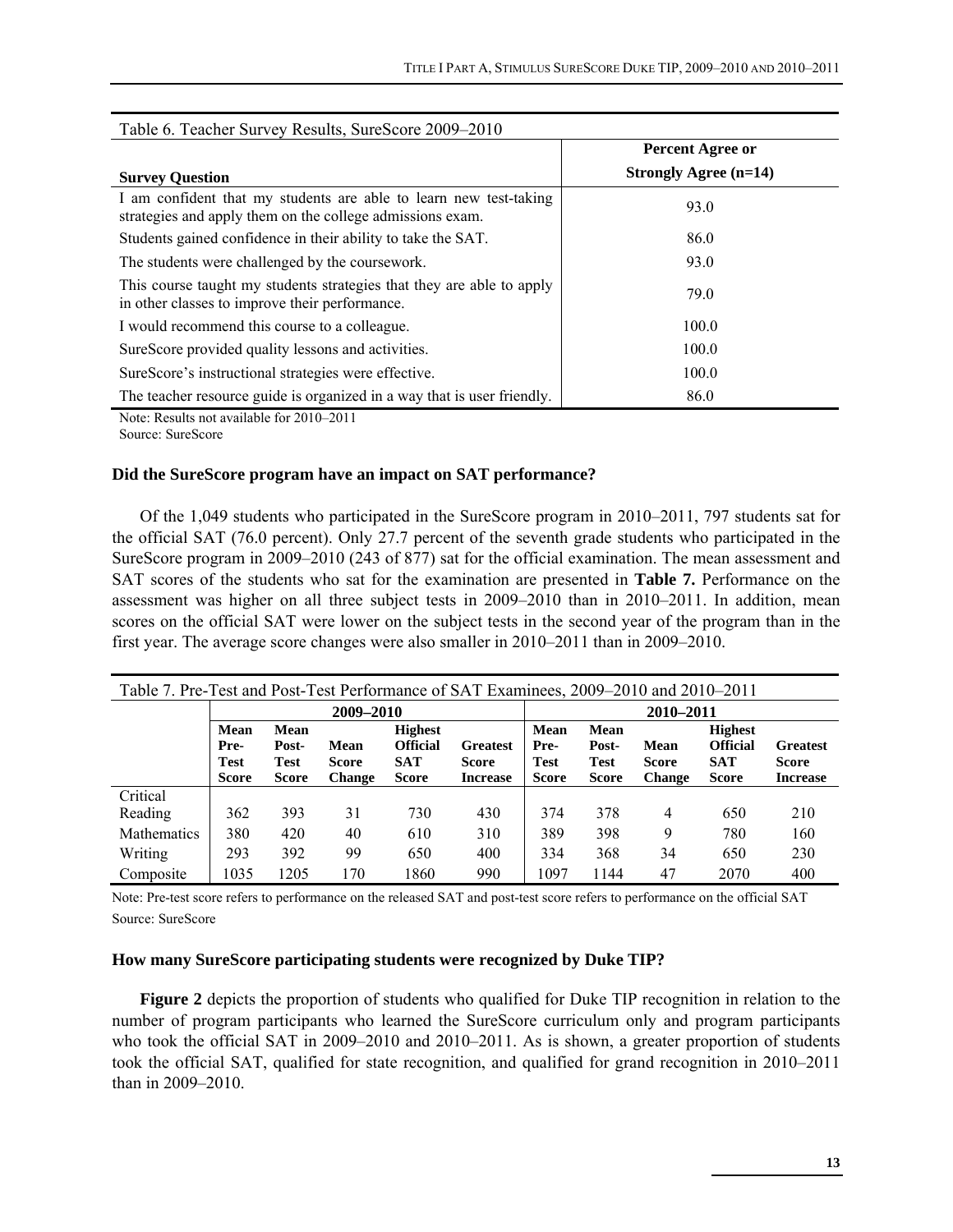



**Table 8** presents information on the impact of the SureScore program on students' qualifications for Duke TIP recognition. In 2010–2011, 51 students whose pre-assessment test scores did not meet the cutoff criteria for Duke TIP recognition qualified for state recognition on the official SAT. In 2009–2010, 27 students whose pre-assessment test scores did not meet the cutoffs for Duke TIP recognition achieved scores on the official SAT that qualified them for state level recognition. Also in 2009–2010, one student whose pre-assessment test scores did not meet the cutoffs for Duke TIP recognition qualified for grand recognition on the official SAT. This did not happen in 2010–2011. The performance of three students in 2010–2011 and one student in 2009–2010 improved from state recognition to grand recognition.

Some students scored higher on the pre-assessment than on the official SAT. Among these students, some moved from initially qualifying for Duke TIP recognition to qualifying for recognition no longer. This was the case for seven students in 2010–2011 and three students in 2009–2010. Among students qualifying for state or grand recognition on the pre-assessment, 38 students in 2010–2011 and 12 students in 2009–2010 qualified for the same level of recognition on the official SAT.

| Table 8. Achievement levels of recognized students, 2009-2010 and 2010-2011 |                           |           |  |  |  |  |
|-----------------------------------------------------------------------------|---------------------------|-----------|--|--|--|--|
|                                                                             | <b>Number of students</b> |           |  |  |  |  |
| Change in achievement level                                                 | 2009-2010                 | 2010-2011 |  |  |  |  |
| Not qualified for recognition to State Recognition                          | 27                        | 51        |  |  |  |  |
| Not qualified for recognition to Grand Recognition                          |                           | $\Omega$  |  |  |  |  |
| Qualified for State Recognition to Grand Recognition                        |                           |           |  |  |  |  |
| Qualified for State Recognition (unchanged)                                 | 12                        | 37        |  |  |  |  |
| Qualified for Grand Recognition (unchanged)                                 |                           |           |  |  |  |  |
| Total receiving recognition                                                 | 41                        | 92        |  |  |  |  |
| Qualified for state or grand recognition to not qualified for recognition   |                           |           |  |  |  |  |

Source: SureScore